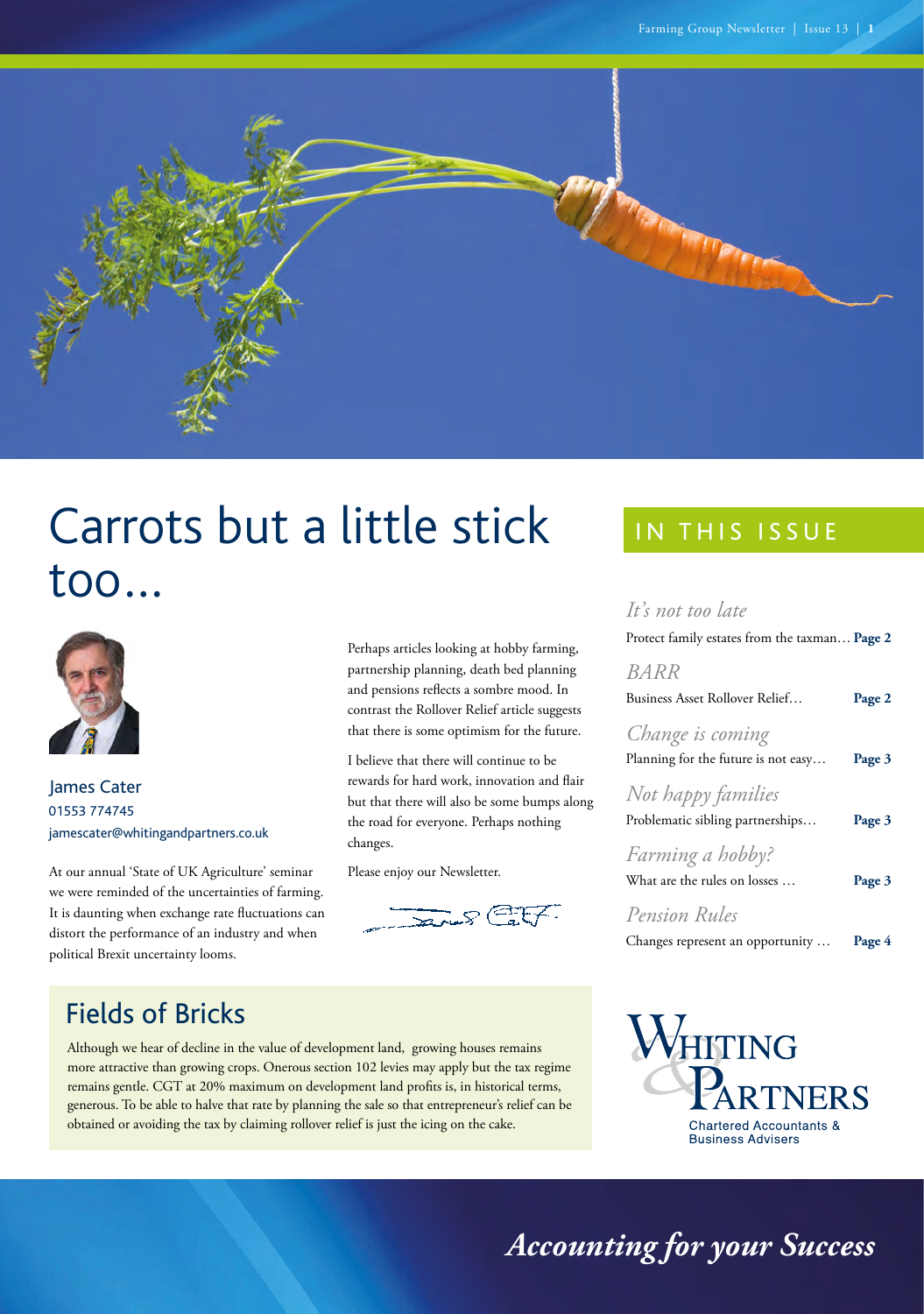### <span id="page-1-0"></span>It's Not Too Late



Philip Peters 01284 752313 [philippeters@whitingandpartners.co.uk](mailto:philippeters%40whitingandpartners.co.uk?subject=)

The increase in the value of assets over recent years, especially in property and shares, coupled with a tax-free allowance of £325,000 - unchanged for nine years - has led to a significant increase in the number of estates liable for Inheritance Tax, IHT, at 40%.

Phased introduction of the Residence Nil Rate Band, RNRB, will no doubt help to mitigate

the threat of IHT for some estates by increasing the tax-free amount for a married couple to £1m by 2020/21. Numerous conditions mean that eligibility for the new relief is by no means guaranteed.

Much IHT planning is undertaken with a longterm perspective like, for example, substantial lifetime gifts in excess of the £3,000 annual exemption for which the donor must survive for at least seven years to escape IHT altogether.

So, is it too late to take steps to minimise IHT if someone has only a short life expectancy due to ill health? The answer is 'no' for the following opportunities:

• Maximise use of the available exemptions for lifetime gifts and, if there is a surviving spouse, ensure the Will optimises the use of the spouse exemption.

- Review tenancies to ensure that 100% Agricultural Property Relief is available for let agricultural property.
- Ensure maximum Business Relief is obtained for the farming business by reducing cash in the business, converting loans to the farming company into shares and transferring personally owned assets.
- Make a lifetime gift to reduce the gross estate to £2 million or less to maximise the available RNRB.

Even where life expectancy is short or impaired, it is not too late to take steps to keep as much of the estate as possible in the family and out of the taxman's reach. Above all, make sure the Will is up to date and tax efficient.

### Business Asset Rollover Relief



Richard Alecock 01638 712267 [richardalecock@whitingandpartners.co.uk](mailto:richardalecock%40whitingandpartners.co.uk?subject=) 

Business Asset Rollover Relief, BARR, lets you defer any Capital Gains Tax due when you dispose of certain assets. If you acquire 'new' assets costing the same as or more, the relief allows you to postpone paying tax until you dispose of those new assets. It may be possible to get limited relief even if less than the full proceeds are reinvested.

The rules differ if you invest only part of the proceeds from selling the old assets; if the old assets were only partly used in your business

or if you use the proceeds to buy 'depreciating assets' for example fixed plant or machinery.

You can claim the relief if:

- trading as a sole trader or within a partnership
- occupying commercial woodlands and managing them commercially for profit
- carrying on a profession, vocation, office or employment
- providing an asset to your personal company or
- disposed of land by a compulsory purchase.

Both the old assets that you have disposed of and the new ones you have acquired must qualify and have to be of a type that falls within the list of assets. These are the options:

- interests in buildings or parts of buildings
- interests or options in land
- fixed plant or machinery
- goodwill
- quotas

To qualify for BARR, new assets must be acquired in a four-year window - within three years from the date of disposal or up to one year before. Your business must be trading when you sell the old assets and buy the new ones. HM Revenue & Customs will extend these time limits in certain circumstances. Provisional relief may be available on the gains you make from disposal if your intention is to reinvest all the proceeds.

If you declare an intention to reinvest but do not acquire new assets and make a claim to rollover relief, you will have to pay the amount of deferred tax, together with interest on that tax from the date on which it was originally due to be paid, to the date on which you actually pay it.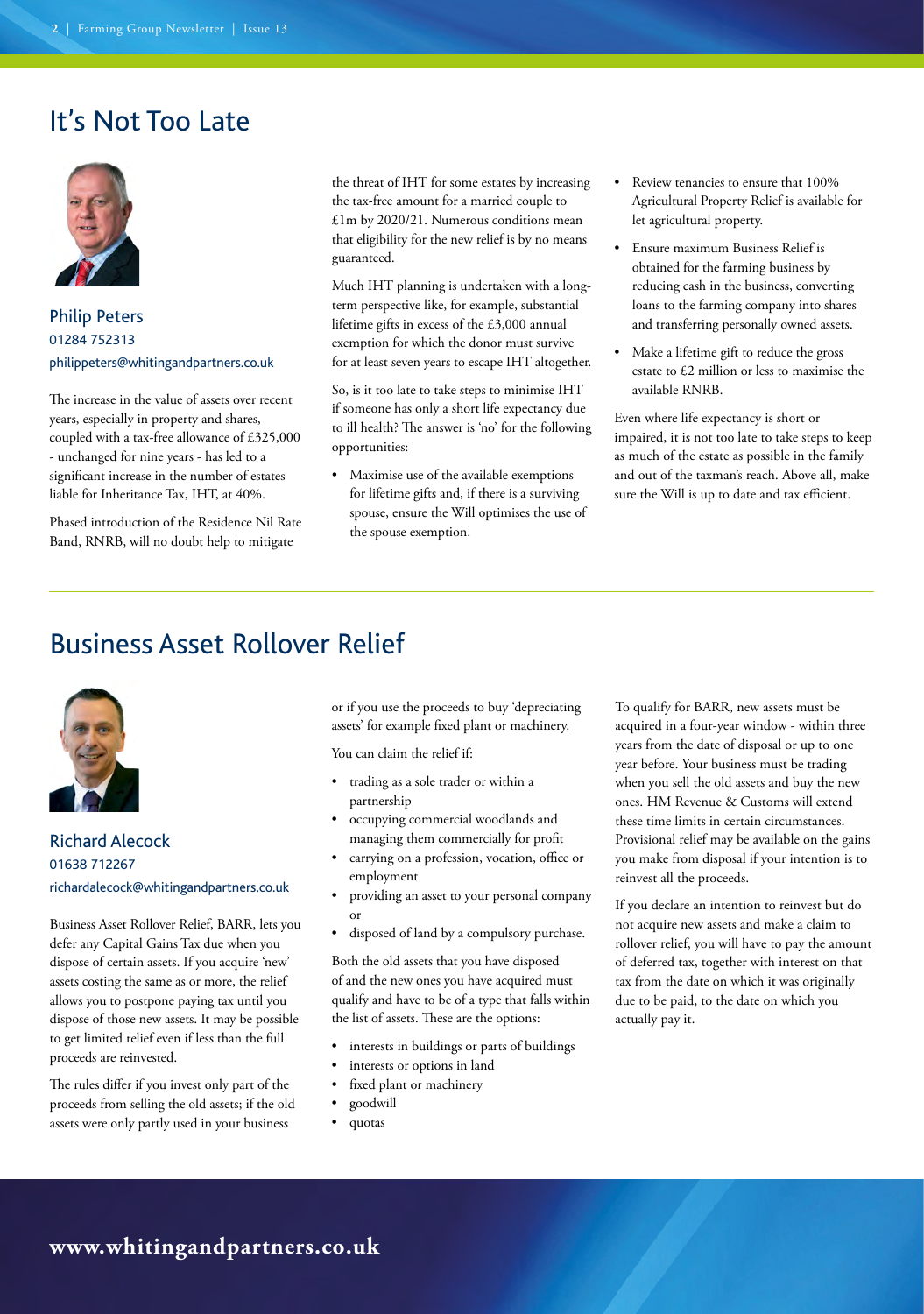### <span id="page-2-0"></span>'Fail to Plan, Plan to Fail'



Andrew Band 01354 652304 [andrewband@whitingandpartners.co.uk](mailto:andrewband%40whitingandpartners.co.uk?subject=)

What does the future hold? Without doubt Brexit, and the wider ramifications of trading with other countries does pose a significant level of uncertainty to UK farming. Some of this relates purely to financial aspects like the impact on subsidies. Will 'capping' be introduced and if so at what level? However, practical operational matters need to be addressed, for example the availability of seasonal harvest labour

Planning for this is not easy and no one has a

crystal ball. One thing is for certain, change is coming and as the old adage says, 'fail to plan, plan to fail'.

This was the general message delivered to our annual 'State of UK Agriculture' seminar by Graham Redman and Michael Haverty of Andersons.

Whilst commodity prices have been variable the weak Pound has helped farming to improve income levels with the expectation being that 2017 and 2018 will be better than 2016. The industry average does hide individual variations.

Andersons also spoke of various levels of income against tractor sales. It's perhaps unsurprising that higher income levels result in raised machinery sales. Higher income leads to greater tax and this is, for many, a motivation to spend. Perhaps the biggest incentive though it positivity. Certainly, the feel-good factor after a decent year makes individuals feel happier about the future and they are then willing to invest in it.

### Sibling Partnership – Say No



James Cater 01553 774745 [jamescater@whitingandpartners.co.uk](mailto:jamescater%40whitingandpartners.co.uk?subject=)

With the publication of her second book Harper Lee has had something of a renaissance. In her first, To Kill a Mockingbird, she wrote *'you can choose your friends but you sho' can't choose your family'.*  Perhaps this should be considered before siblings commence trading as partners.

I have spent much time helping disentangle brothers from partnerships or limited companies. To fathers, I caution against tying

their children together. Better they each own half the farm and can choose whether to trade together than they own it all, half each. Perhaps, perversely many fathers do not like their children because many shackle them together regardless!

When a split develops, things can get messy. A conflict of interest arises when the client is the 'business'. Nevertheless, there is a role for an adviser, an arbitrator, who can highlight the common advantages and steer away from a confrontational and destructive approach. With separate advisers whispering in each partner's ear bloodshed is guaranteed; individual advantage overshadows collective benefit.

To finish the quotation *'and they're still kin to you no matter whether you acknowledge 'em or not, and it makes you look quite silly when you don't'*. Makes me wonder if Harper Lee advised on business demergers.

# When is a Farmer not a Farmer?



Richard Carr 01284 752313 [richardcarr@whitingandpartners.co.uk](mailto:richardcarr%40whitingandpartners.co.uk?subject=) 

The rules are that after five successive years of losses the farmer becomes a hobby farmer and, as such, is denied further tax relief for losses other than against future farming profits.

The measure for profit is taxable profit before capital allowances and ignores averaging. The inclusion of an inappropriate loss relief claim in a tax return can result in a tax enquiry, penalties and interest.

Various arguments have been put forward contesting the disallowance of losses. These have ranged from the business clearly not being merely a hobby – dismissed as irrelevant - to the loss relief being unclaimed in all of the previous five years - unfortunately the legislation refers to losses made, not losses claimed.

There is a defence known to anoraks as ITA 2007, S 68 which requires that a competent farmer at the start of the period of loss would not have expected a profit by the relevant year of loss but would reasonably expect future profits.

Generally, claims for losses relying on this defence have failed. Perhaps the best advice is to avoid losses and stick to stamp-collecting or bird watching as a hobby.